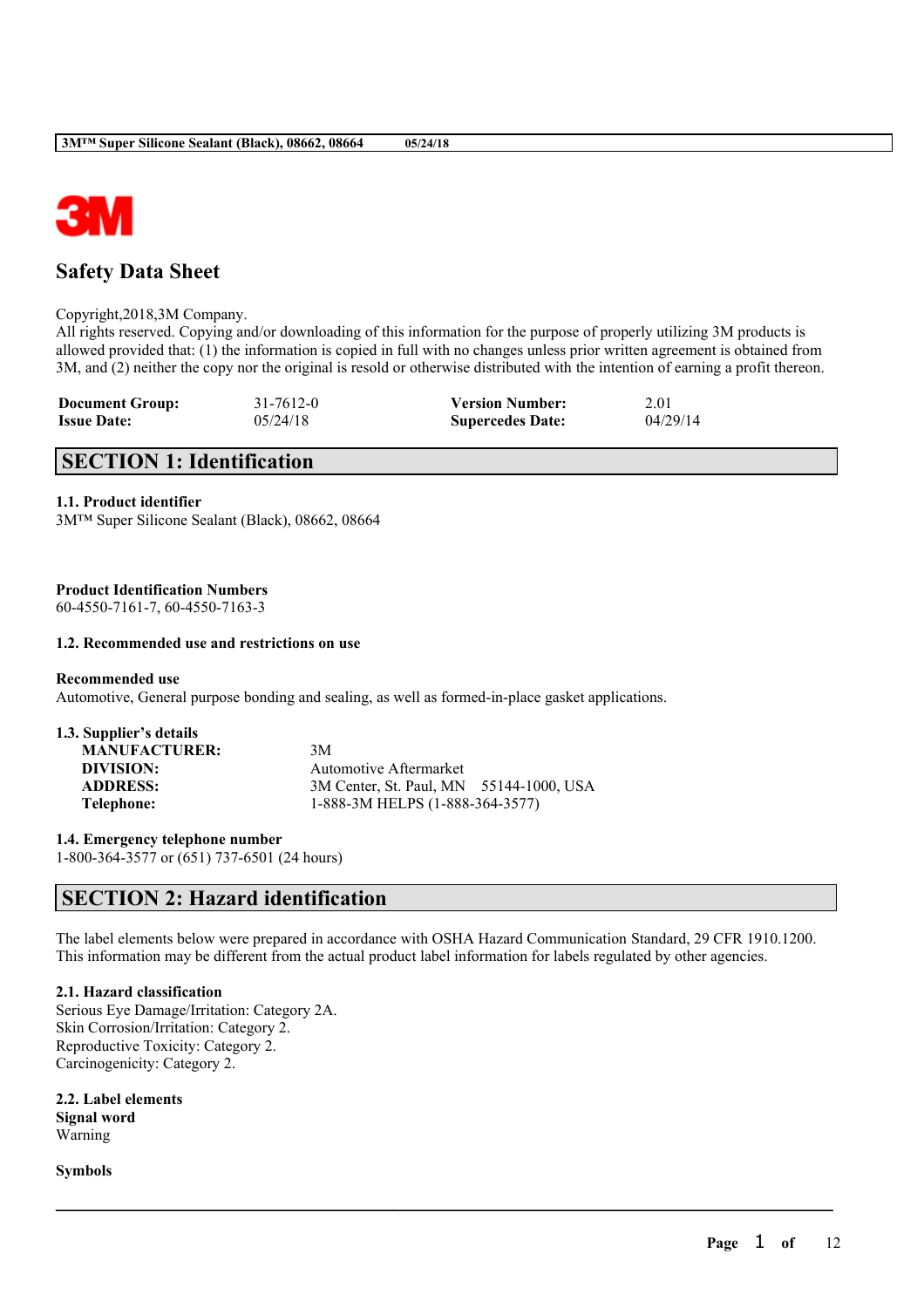Exclamation mark | Health Hazard |

### **Pictograms**



## **Hazard Statements**

Causes serious eye irritation. Causes skin irritation. Suspected of damaging fertility or the unborn child. Suspected of causing cancer.

## **Precautionary Statements**

**General:** Keep out of reach of children.

### **Prevention:**

Obtain special instructions before use. Do not handle until all safety precautions have been read and understood. Wear protective gloves and eye/face protection. Wash thoroughly after handling.

### **Response:**

IF IN EYES: Rinse cautiously with water for several minutes. Remove contact lenses, if present and easy to do. Continue rinsing.

If eye irritation persists: Get medical advice/attention. IF ON SKIN: Wash with plenty of soap and water. If skin irritation occurs: Get medical advice/attention. Take off contaminated clothing and wash it before reuse. IF exposed or concerned: Get medical advice/attention.

### **Storage:**

Store locked up.

### **Disposal:**

Dispose of contents/container in accordance with applicable local/regional/national/international regulations.

1% of the mixture consists of ingredients of unknown acute oral toxicity.

11% of the mixture consists of ingredients of unknown acute dermal toxicity.

73% of the mixture consists of ingredients of unknown acute inhalation toxicity.

# **SECTION 3: Composition/information on ingredients**

| Ingredient                                         | C.A.S. No.     | $%$ by Wt                    |
|----------------------------------------------------|----------------|------------------------------|
| Siloxanes and Silicones, Di-me, Hydroxy-terminated | 70131-67-8     | 100 Trade Secret *<br>$60 -$ |
| Poly(Dimethylsiloxane)                             | 63148-62-9     | 10 Trade Secret *<br>$5 -$   |
| Silica                                             | 7631-86-9      | 5 - 10 Trade Secret *        |
| Solvent Refined Hydrotreated Middle Distillate     | 64742-46-7     | 5 - 10 Trade Secret *        |
| Ethyltriacetoxysilane                              | 17689-77-9     | - 5 Trade Secret *           |
| Methyltriacetoxysilane                             | 4253-34-3      | 1 - 5 Trade Secret *         |
| Decamethylcyclopentasiloxane                       | $541 - 02 - 6$ | $\leq$ 1 Trade Secret *      |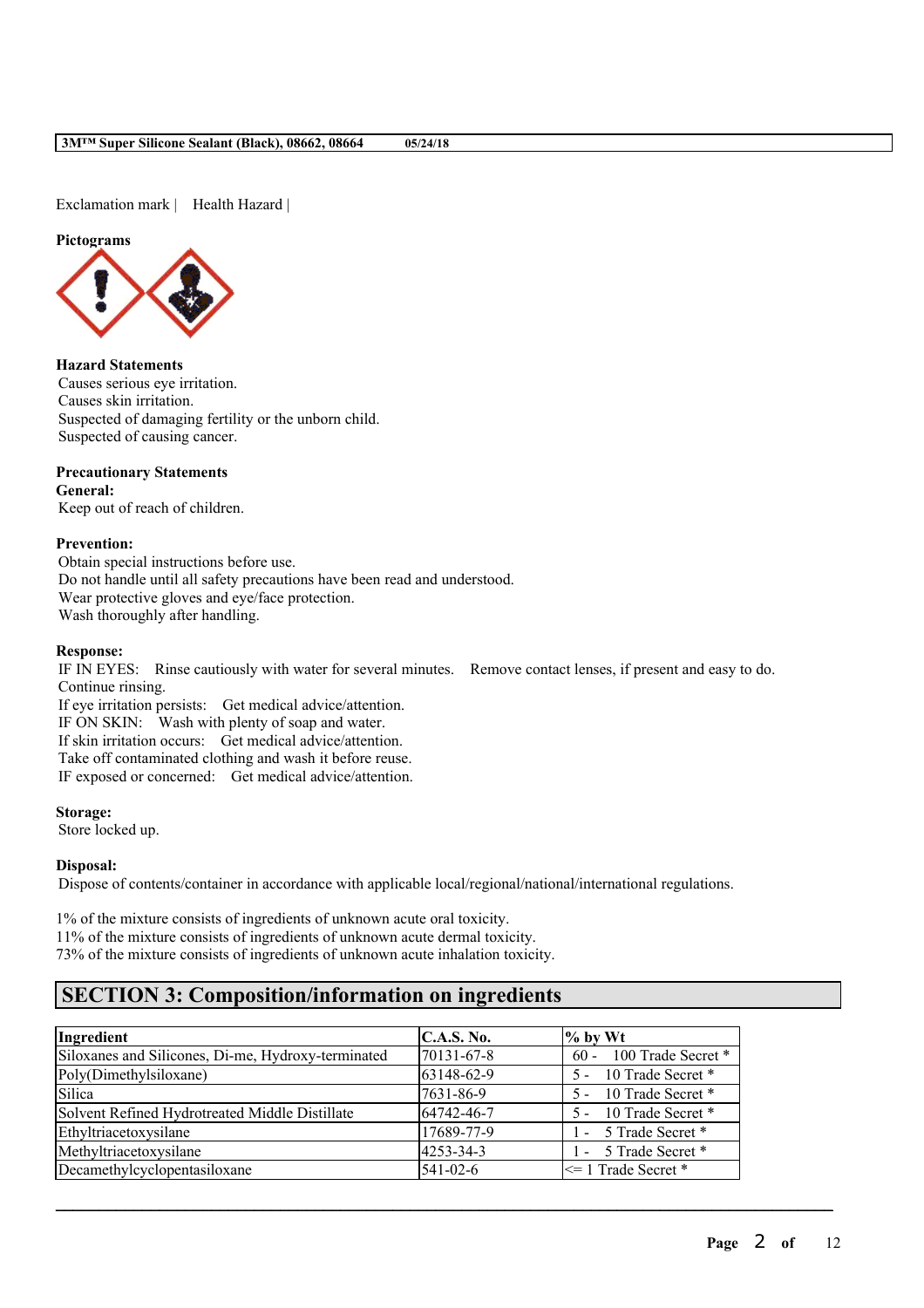| Octamethylcyclotetrasiloxane | $1556 - 67 - 2$   | $\leq$ 1 Trade Secret *   |
|------------------------------|-------------------|---------------------------|
| Polydimethylcyclosiloxane    | $169430 - 24 - 6$ | $\leq$ 1 Trade Secret *   |
| Carbon Black                 | 1333-86-4         | $\leq$ 0.3 Trade Secret * |

\*The specific chemical identity and/or exact percentage (concentration) of this composition has been withheld as a trade secret.

## **SECTION 4: First aid measures**

### **4.1. Description of first aid measures**

### **Inhalation:**

Remove person to fresh air. If you feel unwell, get medical attention.

## **Skin Contact:**

Immediately wash with soap and water. Remove contaminated clothing and wash before reuse. If signs/symptoms develop, get medical attention.

### **Eye Contact:**

Immediately flush with large amounts of water. Remove contact lenses if easy to do. Continue rinsing. Get medical attention.

### **If Swallowed:**

Rinse mouth. If you feel unwell, get medical attention.

### **4.2. Most important symptoms and effects, both acute and delayed**

See Section 11.1. Information on toxicological effects.

## **4.3. Indication of any immediate medical attention and special treatment required**

Not applicable

# **SECTION 5: Fire-fighting measures**

### **5.1. Suitable extinguishing media**

In case of fire: Use a fire fighting agent suitable for ordinary combustible material such as water or foam to extinguish.

## **5.2. Special hazards arising from the substance or mixture**

None inherent in this product.

# **Hazardous Decomposition or By-Products**

**Substance Condition**

Carbon monoxide During Combustion Carbon dioxide During Combustion

## **5.3. Special protective actions for fire-fighters**

No special protective actions for fire-fighters are anticipated.

# **SECTION 6: Accidental release measures**

### **6.1. Personal precautions, protective equipment and emergency procedures**

Evacuate area. Ventilate the area with fresh air. Refer to other sections of this SDS for information regarding physical and health hazards, respiratory protection, ventilation, and personal protective equipment.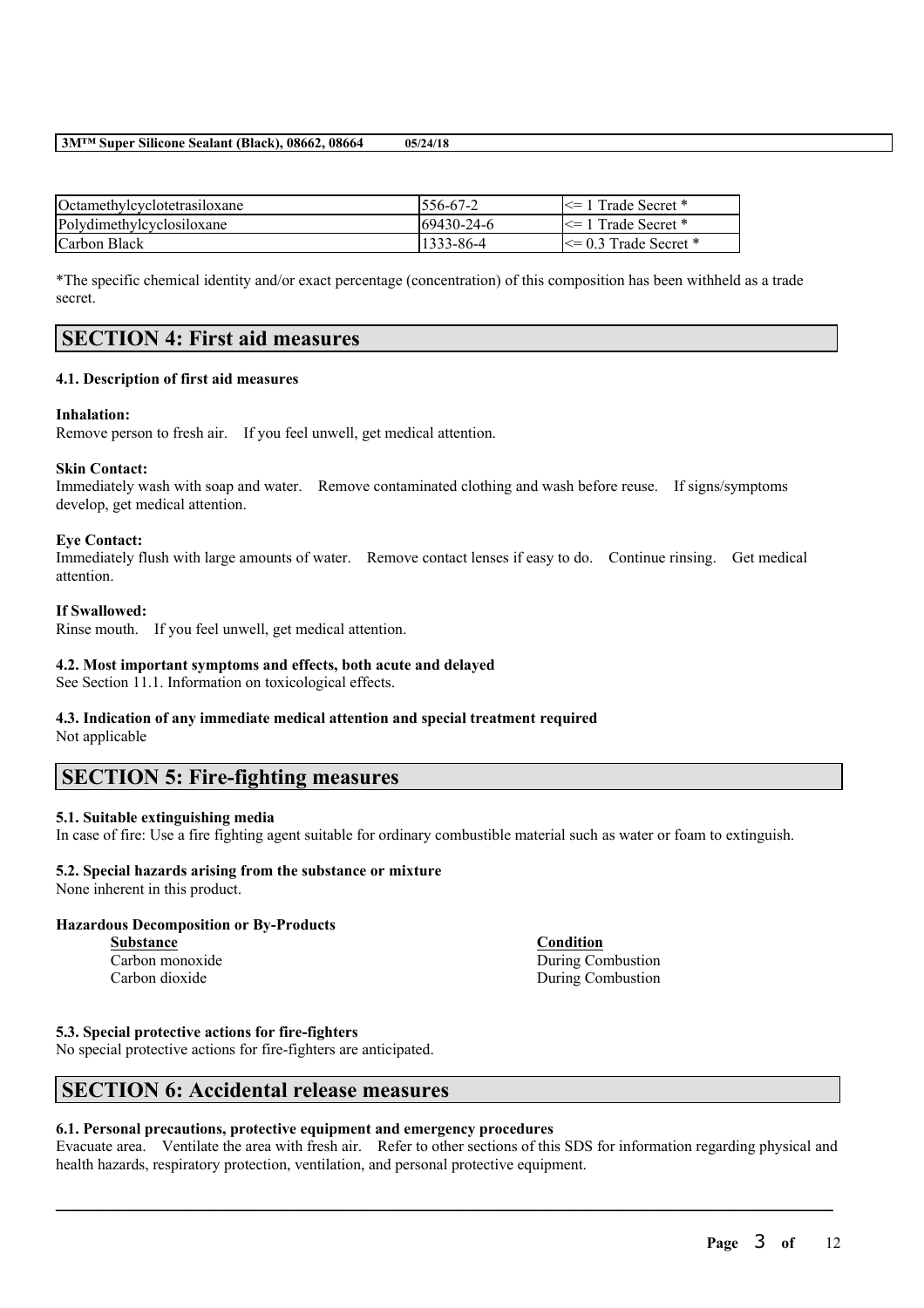### **6.2. Environmental precautions**

Avoid release to the environment. For larger spills, cover drains and build dikes to prevent entry into sewer systems or bodies of water.

### **6.3. Methods and material for containment and cleaning up**

Contain spill. Working from around the edges of the spill inward, cover with bentonite, vermiculite, or commercially available inorganic absorbent material. Mix in sufficient absorbent until it appears dry. Remember, adding an absorbent material does not remove a physical, health, or environmental hazard. Collect as much of the spilled material as possible. Place in a closed container approved for transportation by appropriate authorities. Seal the container. Dispose of collected material as soon as possible in accordance with applicable local/regional/national/international regulations.

## **SECTION 7: Handling and storage**

### **7.1. Precautions for safe handling**

Keep out of reach of children. Do not handle until all safety precautions have been read and understood. Avoid breathing dust/fume/gas/mist/vapors/spray. Do not get in eyes, on skin, or on clothing. Do not eat, drink or smoke when using this product. Wash thoroughly after handling. Avoid release to the environment. Avoid contact with oxidizing agents (eg. chlorine, chromic acid etc.) Use personal protective equipment (gloves, respirators, etc.) as required.

### **7.2. Conditions for safe storage including any incompatibilities**

Store away from oxidizing agents.

# **SECTION 8: Exposure controls/personal protection**

### **8.1. Control parameters**

### **Occupational exposure limits**

If a component is disclosed in section 3 but does not appear in the table below, an occupational exposure limit is not available for the component.

| Ingredient                   | <b>C.A.S. No.</b> | Agency       | Limit type                    | <b>Additional Comments</b> |
|------------------------------|-------------------|--------------|-------------------------------|----------------------------|
| Carbon Black                 | 1333-86-4         | <b>ACGIH</b> | TWA(inhalable fraction):3     | A3: Confirmed animal       |
|                              |                   |              | mg/m3                         | carcin.                    |
| Carbon Black                 | 1333-86-4         | <b>OSHA</b>  | TWA: $3.5 \text{ mg/m}$ 3     |                            |
| Decamethylcyclopentasiloxane | $541 - 02 - 6$    | <b>AIHA</b>  | $TWA:10$ ppm                  |                            |
| Octamethylcyclotetrasiloxane | 556-67-2          | <b>AIHA</b>  | TWA:10 ppm                    |                            |
| Paraffin oil                 | 64742-46-7        | <b>OSHA</b>  | TWA(as mist):5 mg/m3          |                            |
| <b>SILICA, AMORPHOUS</b>     | 7631-86-9         | IOSHA        | TWA concentration:0.8         |                            |
|                              |                   |              | $mg/m3$ ; TWA: 20 millions of |                            |
|                              |                   |              | particles/cu. ft.             |                            |

ACGIH : American Conference of Governmental Industrial Hygienists

AIHA : American Industrial Hygiene Association

CMRG : Chemical Manufacturer's Recommended Guidelines

OSHA : United States Department of Labor - Occupational Safety and Health Administration

TWA: Time-Weighted-Average

STEL: Short Term Exposure Limit

CEIL: Ceiling

### **8.2. Exposure controls**

### **8.2.1. Engineering controls**

Use general dilution ventilation and/or local exhaust ventilation to control airborne exposures to below relevant Exposure Limits and/or control dust/fume/gas/mist/vapors/spray. If ventilation is not adequate, use respiratory protection equipment. Provide ventilated enclosure for heat curing. Curing enclosures must be exhausted to outdoors or to a suitable emission control device.

 $\mathcal{L}_\mathcal{L} = \mathcal{L}_\mathcal{L} = \mathcal{L}_\mathcal{L} = \mathcal{L}_\mathcal{L} = \mathcal{L}_\mathcal{L} = \mathcal{L}_\mathcal{L} = \mathcal{L}_\mathcal{L} = \mathcal{L}_\mathcal{L} = \mathcal{L}_\mathcal{L} = \mathcal{L}_\mathcal{L} = \mathcal{L}_\mathcal{L} = \mathcal{L}_\mathcal{L} = \mathcal{L}_\mathcal{L} = \mathcal{L}_\mathcal{L} = \mathcal{L}_\mathcal{L} = \mathcal{L}_\mathcal{L} = \mathcal{L}_\mathcal{L}$ 

### **8.2.2. Personal protective equipment (PPE)**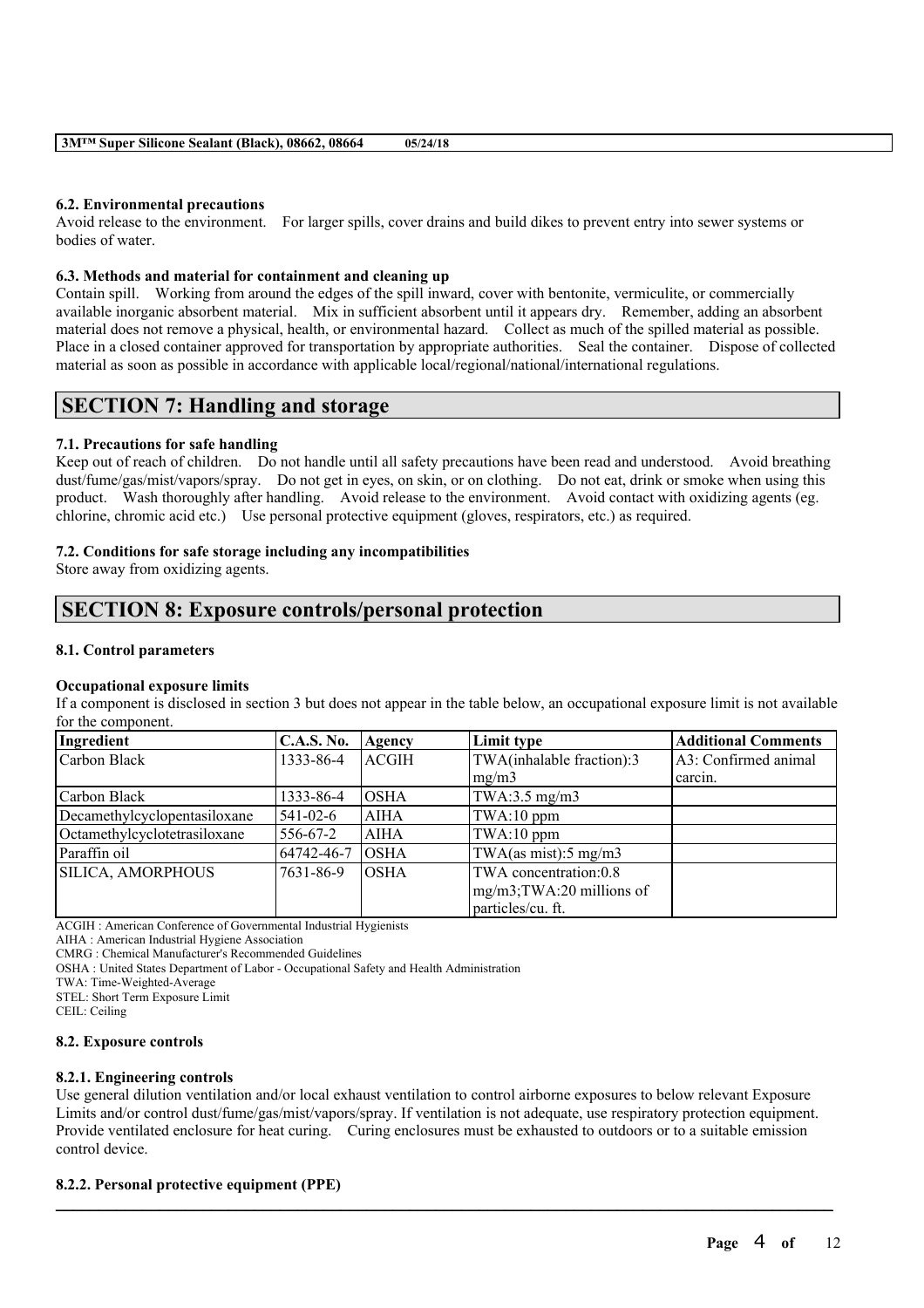### **Eye/face protection**

Select and use eye/face protection to prevent contact based on the results of an exposure assessment. The following eye/face protection(s) are recommended: Indirect Vented Goggles

### **Skin/hand protection**

Select and use gloves and/or protective clothing approved to relevant local standards to prevent skin contact based on the results of an exposure assessment. Selection should be based on use factors such as exposure levels, concentration of the substance or mixture, frequency and duration, physical challenges such as temperature extremes, and other use conditions. Consult with your glove and/or protective clothing manufacturer for selection of appropriate compatible gloves/protective clothing.

Gloves made from the following material(s) are recommended: Neoprene Polymer laminate

### **Respiratory protection**

An exposure assessment may be needed to decide if a respirator is required. If a respirator is needed, use respirators as part of a full respiratory protection program. Based on the results of the exposure assessment, select from the following respirator type(s) to reduce inhalation exposure:

Half facepiece or full facepiece air-purifying respirator suitable for organic vapors and particulates

For questions about suitability for a specific application, consult with your respirator manufacturer.

# **SECTION 9: Physical and chemical properties**

### **9.1. Information on basic physical and chemical properties**

| <b>General Physical Form:</b>          | Liquid                                                           |
|----------------------------------------|------------------------------------------------------------------|
| Odor, Color, Grade:                    | Black silicone elastomer paste with acetic acid odor.            |
| <b>Odor threshold</b>                  | No Data Available                                                |
| pН                                     | No Data Available                                                |
| <b>Melting point</b>                   | No Data Available                                                |
| <b>Boiling Point</b>                   | No Data Available                                                |
| <b>Flash Point</b>                     | >=212 °C [Test Method: Closed Cup]                               |
| <b>Flash Point</b>                     | Flash point > 93 °C (200 °F) [Test Method: Closed Cup]           |
| <b>Evaporation rate</b>                | No Data Available                                                |
| Flammability (solid, gas)              | Not Applicable                                                   |
| <b>Flammable Limits(LEL)</b>           | No Data Available                                                |
| <b>Flammable Limits(LEL)</b>           | No Data Available                                                |
| <b>Flammable Limits(UEL)</b>           | No Data Available                                                |
| <b>Vapor Pressure</b>                  | No Data Available                                                |
| <b>Vapor Density</b>                   | No Data Available                                                |
| <b>Density</b>                         | $1.0$ g/ml                                                       |
| <b>Specific Gravity</b>                | 1.0 [Ref Std: WATER=1]                                           |
| <b>Solubility In Water</b>             | No Data Available                                                |
| Solubility- non-water                  | No Data Available                                                |
| Solubility- non-water                  | No Data Available                                                |
| Partition coefficient: n-octanol/water | No Data Available                                                |
| <b>Autoignition temperature</b>        | No Data Available                                                |
| <b>Decomposition temperature</b>       | No Data Available                                                |
| <b>Viscosity</b>                       | No Data Available                                                |
| <b>Hazardous Air Pollutants</b>        | 0 % weight [Test Method: Calculated]                             |
| <b>Volatile Organic Compounds</b>      | <= 3 % weight [ <i>Test Method:</i> calculated per CARB title 2] |
| <b>Volatile Organic Compounds</b>      | <= 0.30 g/l [Test Method: calculated SCAQMD rule 443.1]          |
|                                        |                                                                  |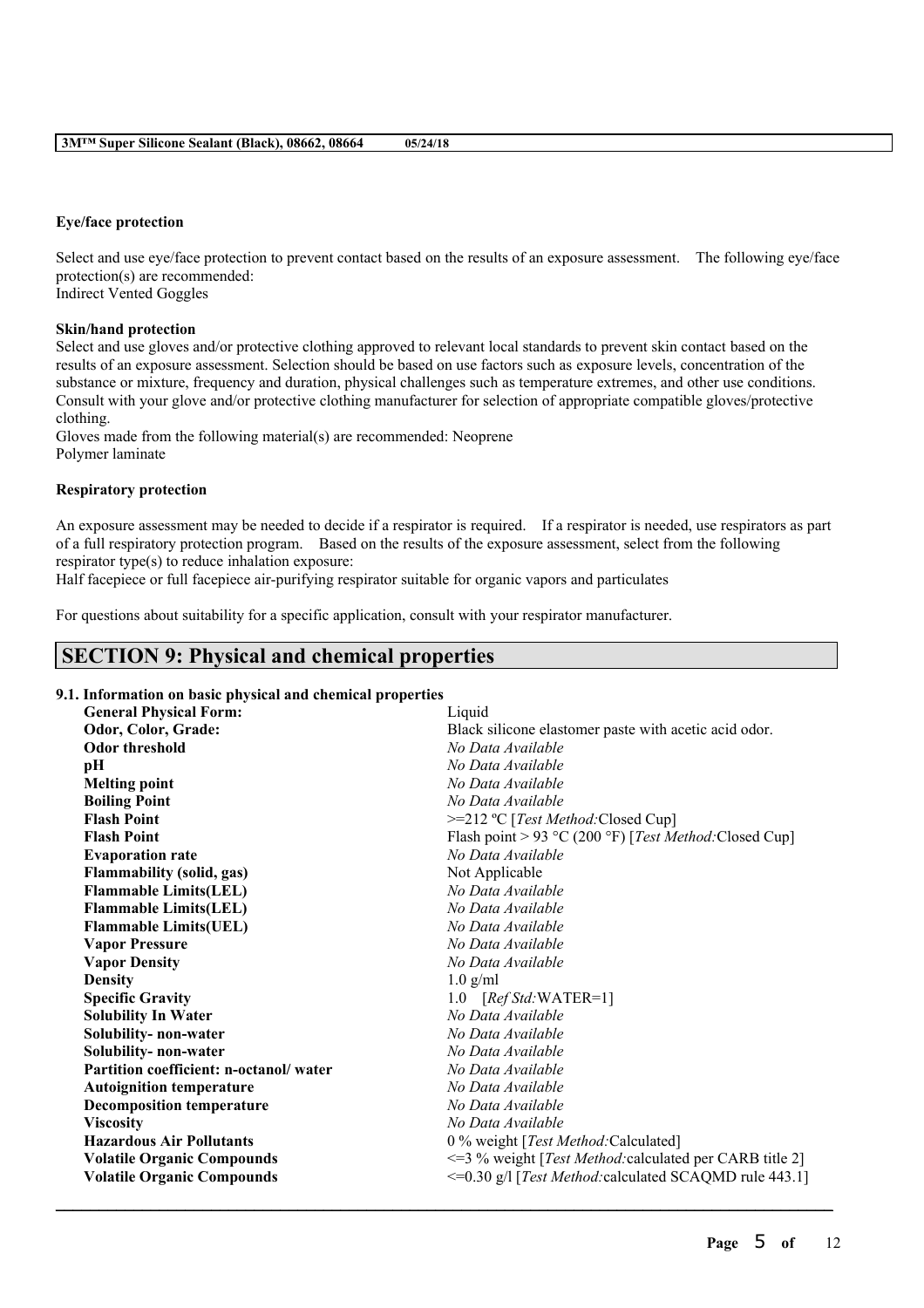**VOC Less H2O & Exempt Solvents** <=30 g/l [*Test Method:*calculated SCAQMD rule 443.1]

# **SECTION 10: Stability and reactivity**

### **10.1. Reactivity**

This material may be reactive with certain agents under certain conditions - see the remaining headings in this section.

## **10.2. Chemical stability**

Stable.

# **10.3. Possibility of hazardous reactions**

Hazardous polymerization will not occur.

#### **10.4. Conditions to avoid** None known.

# **10.5. Incompatible materials**

Strong oxidizing agents

### **10.6. Hazardous decomposition products Substance Condition**

Formaldehyde Heat

Refer to section 5.2 for hazardous decomposition products during combustion.

# **SECTION 11: Toxicological information**

The information below may not be consistent with the material classification in Section 2 if specific ingredient **classifications are mandated by a competent authority. In addition, toxicological data on ingredients may not be** reflected in the material classification and/or the signs and symptoms of exposure, because an ingredient may be present below the threshold for labeling, an ingredient may not be available for exposure, or the data may not be **relevant to the material as a whole.**

### **11.1. Information on Toxicological effects**

**Signs and Symptoms of Exposure**

Based on test data and/or information on the components, this material may produce the following health effects:

### **Inhalation:**

May be harmful if inhaled. Respiratory Tract Irritation: Signs/symptoms may include cough, sneezing, nasal discharge, headache, hoarseness, and nose and throat pain.

### **Skin Contact:**

Skin Irritation: Signs/symptoms may include localized redness, swelling, itching, dryness, cracking, blistering, and pain.

### **Eye Contact:**

Severe Eye Irritation: Signs/symptoms may include significant redness, swelling, pain, tearing, cloudy appearance of the cornea, and impaired vision.

### **Ingestion:**

Gastrointestinal Irritation: Signs/symptoms may include abdominal pain, stomach upset, nausea, vomiting and diarrhea.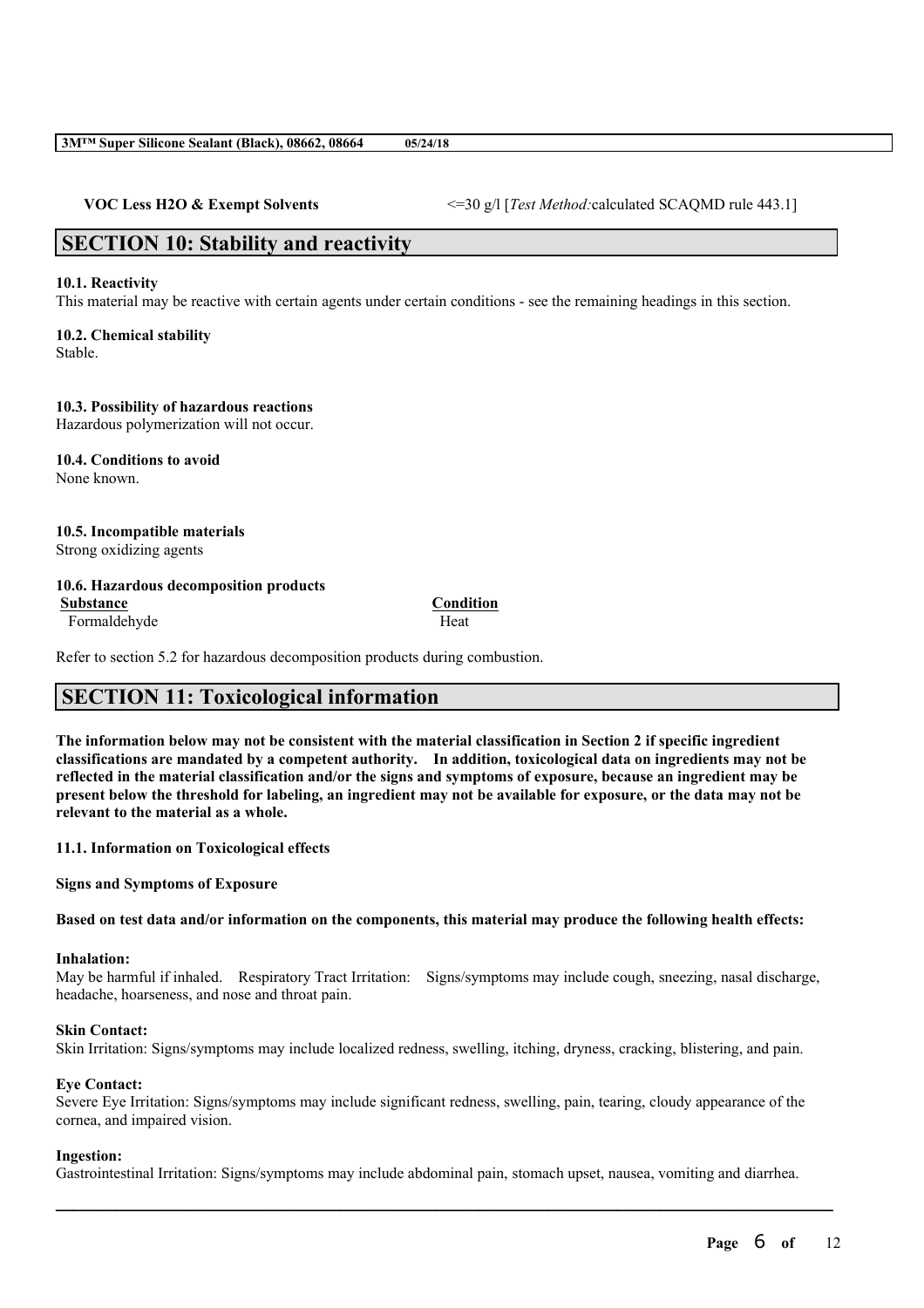### **Additional Health Effects:**

### **Reproductive/Developmental Toxicity:**

Contains a chemical or chemicals which can cause birth defects or other reproductive harm.

### **Carcinogenicity:**

Contains a chemical or chemicals which can cause cancer.

| Ingredient                      | .<br>AO.  | $\sim$<br>:lass<br>Description                                             | <b>tegulation</b>                                                                           |
|---------------------------------|-----------|----------------------------------------------------------------------------|---------------------------------------------------------------------------------------------|
| <b>The C</b><br>Carbon<br>Black | `−o∪<br>. | $\sim$<br>$\mathbf{r}$<br>∽<br>human carc.<br><b>POSSIBLE</b><br>UID<br>-- | Cancer<br><i>International</i><br>∵on<br>esearch<br>$\Lambda$ Agency<br>TOT<br>T PS.<br>٦с. |

### **Toxicological Data**

If a component is disclosed in section 3 but does not appear in a table below, either no data are available for that endpoint or the data are not sufficient for classification.

#### **Acute Toxicity**

| Name                                               | Route                      | <b>Species</b> | Value                                             |
|----------------------------------------------------|----------------------------|----------------|---------------------------------------------------|
| Overall product                                    | Dermal                     |                | No data available; calculated $ATE > 5,000$ mg/kg |
| Overall product                                    | Inhalation-<br>Dust/Mist(4 |                | No data available; calculated ATE5 - 12.5 mg/l    |
|                                                    | hr)                        |                |                                                   |
| Overall product                                    | Ingestion                  |                | No data available; calculated ATE >5,000 mg/kg    |
| Siloxanes and Silicones, Di-me, Hydroxy-terminated | Dermal                     | Rabbit         | $LD50 > 16,000$ mg/kg                             |
| Siloxanes and Silicones, Di-me, Hydroxy-terminated | Ingestion                  | Rat            | $LD50 > 64,000$ mg/kg                             |
| Poly(Dimethylsiloxane)                             | Dermal                     | Rabbit         | $LD50 > 19,400$ mg/kg                             |
| Silica                                             | Dermal                     | Rabbit         | $LD50 > 5,000$ mg/kg                              |
| Solvent Refined Hydrotreated Middle Distillate     | Dermal                     | Rabbit         | $LD50 > 2,000$ mg/kg                              |
| Poly(Dimethylsiloxane)                             | Ingestion                  | Rat            | $LD50 > 17,000$ mg/kg                             |
| Silica                                             | Inhalation-                | Rat            | $LC50 > 0.691$ mg/l                               |
|                                                    | Dust/Mist                  |                |                                                   |
|                                                    | (4 hours)                  |                |                                                   |
| Silica                                             | Ingestion                  | Rat            | $LD50 > 5,110$ mg/kg                              |
| Solvent Refined Hydrotreated Middle Distillate     | Inhalation-                | Rat            | $\overline{LC50}$ 4.6 mg/l                        |
|                                                    | Dust/Mist                  |                |                                                   |
|                                                    | (4 hours)                  |                |                                                   |
| Solvent Refined Hydrotreated Middle Distillate     | Ingestion                  | Rat            | $LD50 > 5,000$ mg/kg                              |
| Ethyltriacetoxysilane                              | Ingestion                  | Rat            | $LD50$ 1,462 mg/kg                                |
| Methyltriacetoxysilane                             | Ingestion                  | Rat            | LD50<br>$1,602$ mg/kg                             |
| Decamethylcyclopentasiloxane                       | Dermal                     | Rabbit         | $LD50 > 15,000$ mg/kg                             |
| Decamethylcyclopentasiloxane                       | Inhalation-                | Rat            | $LC50$ 8.7 mg/l                                   |
|                                                    | Dust/Mist                  |                |                                                   |
|                                                    | (4 hours)                  |                |                                                   |
| Decamethylcyclopentasiloxane                       | Ingestion                  | Rat            | $LD50 > 24,134$ mg/kg                             |
| Octamethylcyclotetrasiloxane                       | Dermal                     | Rat            | $LD50 > 2,400$ mg/kg                              |
| Octamethylcyclotetrasiloxane                       | Inhalation-                | Rat            | $LC50$ 36 mg/l                                    |
|                                                    | Dust/Mist                  |                |                                                   |
|                                                    | (4 hours)                  |                |                                                   |
| Octamethylcyclotetrasiloxane                       | Ingestion                  | Rat            | $LD50 > 5,000$ mg/kg                              |
| Carbon Black                                       | Dermal                     | Rabbit         | $LD50 > 3,000$ mg/kg                              |
| Carbon Black                                       | Ingestion                  | Rat            | $LD50 > 8,000$ mg/kg                              |

ATE = acute toxicity estimate

### **Skin Corrosion/Irritation**

| Name                                           | <b>Species</b> | Value                     |
|------------------------------------------------|----------------|---------------------------|
|                                                |                |                           |
| Poly(Dimethylsiloxane)                         | Rabbit         | No significant irritation |
| Silica                                         | Rabbit         | No significant irritation |
| Solvent Refined Hydrotreated Middle Distillate | Rabbit         | Minimal irritation        |
| Ethyltriacetoxysilane                          | Rabbit         | Corrosive                 |
| Methyltriacetoxysilane                         | Rabbit         | Corrosive                 |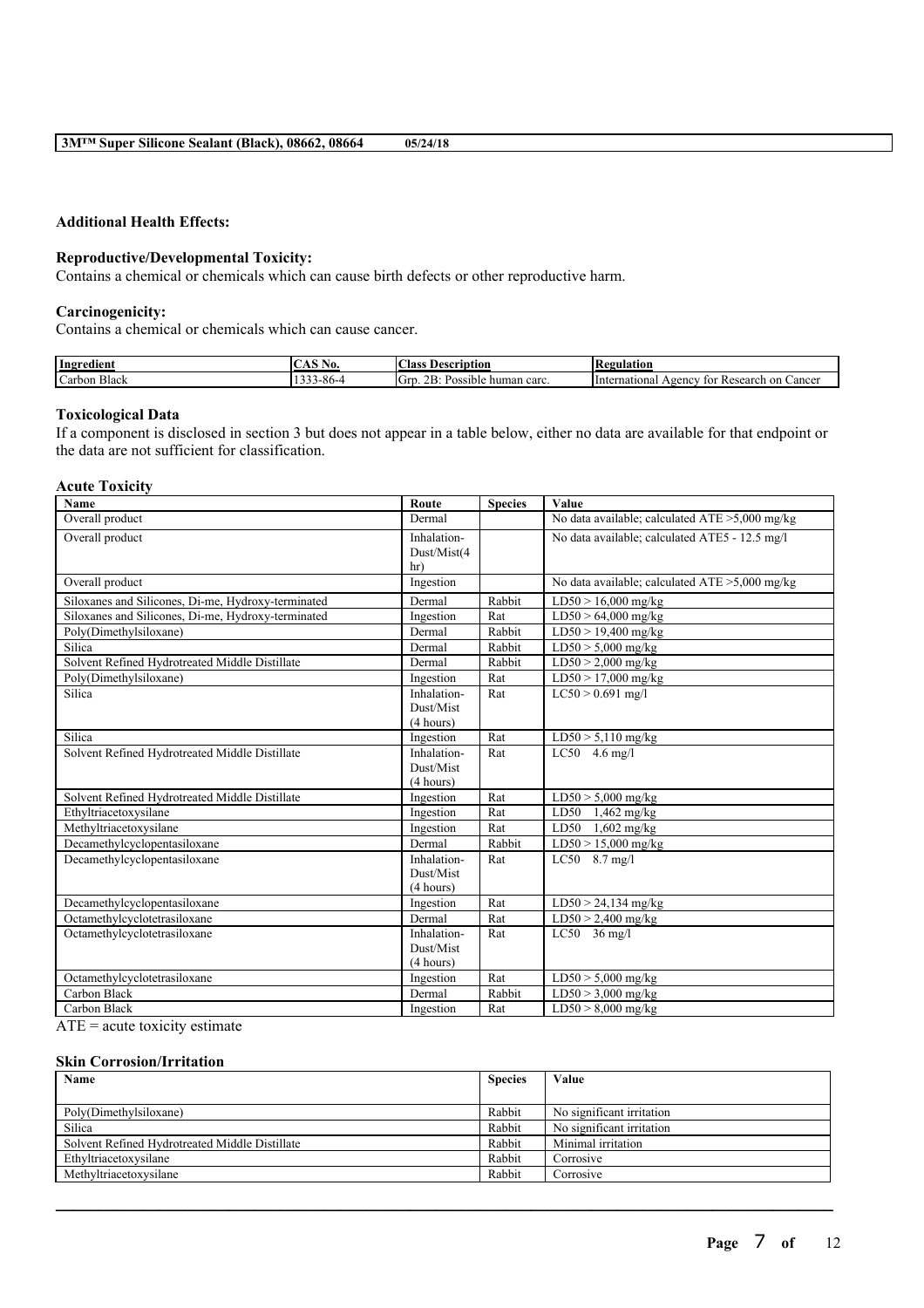| 3MTM Super Silicone Sealant (Black), 08662, 08664 |  | 05/24/18 |
|---------------------------------------------------|--|----------|
|---------------------------------------------------|--|----------|

| Jecamethylcyclopentasiloxane    | Rabbit | $\sim$<br>t irritation<br>$\cdot$ signi<br>1cant<br>NΩ |
|---------------------------------|--------|--------------------------------------------------------|
| Octamethylcyclotetrasiloxane    | Rabbit | . irritation<br>Mınımal                                |
| $\mathbf{D}$<br>Black<br>∠arbon | Rabbit | - 20<br>t irritation<br>, significant<br>NΟ            |

## **Serious Eye Damage/Irritation**

| Name                                           | <b>Species</b> | Value                     |
|------------------------------------------------|----------------|---------------------------|
|                                                |                |                           |
| Poly(Dimethylsiloxane)                         | Rabbit         | No significant irritation |
| Silica                                         | Rabbit         | No significant irritation |
| Solvent Refined Hydrotreated Middle Distillate | <b>Not</b>     | Mild irritant             |
|                                                | available      |                           |
| Ethyltriacetoxysilane                          | similar        | Corrosive                 |
|                                                | health         |                           |
|                                                | hazards        |                           |
| Methyltriacetoxysilane                         | Rabbit         | Corrosive                 |
| Decamethylcyclopentasiloxane                   | Rabbit         | No significant irritation |
| Octamethylcyclotetrasiloxane                   | Rabbit         | No significant irritation |
| Carbon Black                                   | Rabbit         | No significant irritation |

## **Skin Sensitization**

| Name                         | <b>Species</b> | Value          |
|------------------------------|----------------|----------------|
| Silica                       | Human          | Not classified |
|                              | and            |                |
|                              | animal         |                |
| Decamethylcyclopentasiloxane | Mouse          | Not classified |
| Octamethylcyclotetrasiloxane | Human          | Not classified |
|                              | and            |                |
|                              | animal         |                |

## **Respiratory Sensitization**

For the component/components, either no data are currently available or the data are not sufficient for classification.

## **Germ Cell Mutagenicity**

| Name                                               | Route    | Value                                                                           |
|----------------------------------------------------|----------|---------------------------------------------------------------------------------|
|                                                    |          |                                                                                 |
| Siloxanes and Silicones, Di-me, Hydroxy-terminated | In Vitro | Not mutagenic                                                                   |
| Silica                                             | In Vitro | Not mutagenic                                                                   |
| Solvent Refined Hydrotreated Middle Distillate     | In Vitro | Some positive data exist, but the data are not<br>sufficient for classification |
| Decamethylcyclopentasiloxane                       | In Vitro | Not mutagenic                                                                   |
| Decamethylcyclopentasiloxane                       | In vivo  | Not mutagenic                                                                   |
| Octamethylcyclotetrasiloxane                       | In Vitro | Some positive data exist, but the data are not<br>sufficient for classification |
| Carbon Black                                       | In Vitro | Not mutagenic                                                                   |
| Carbon Black                                       | In vivo  | Some positive data exist, but the data are not<br>sufficient for classification |

## **Carcinogenicity**

| Name                                           | Route            | <b>Species</b> | Value                                                                           |
|------------------------------------------------|------------------|----------------|---------------------------------------------------------------------------------|
| Silica                                         | Not<br>Specified | Mouse          | Some positive data exist, but the data are not<br>sufficient for classification |
| Solvent Refined Hydrotreated Middle Distillate | Dermal           | Mouse          | Some positive data exist, but the data are not<br>sufficient for classification |
| Decamethylcyclopentasiloxane                   | Inhalation       | Rat            | Some positive data exist, but the data are not<br>sufficient for classification |
| Carbon Black                                   | Dermal           | Mouse          | Not carcinogenic                                                                |
| Carbon Black                                   | Ingestion        | Mouse          | Not carcinogenic                                                                |
| Carbon Black                                   | Inhalation       | Rat            | Carcinogenic                                                                    |

 $\mathcal{L}_\mathcal{L} = \mathcal{L}_\mathcal{L} = \mathcal{L}_\mathcal{L} = \mathcal{L}_\mathcal{L} = \mathcal{L}_\mathcal{L} = \mathcal{L}_\mathcal{L} = \mathcal{L}_\mathcal{L} = \mathcal{L}_\mathcal{L} = \mathcal{L}_\mathcal{L} = \mathcal{L}_\mathcal{L} = \mathcal{L}_\mathcal{L} = \mathcal{L}_\mathcal{L} = \mathcal{L}_\mathcal{L} = \mathcal{L}_\mathcal{L} = \mathcal{L}_\mathcal{L} = \mathcal{L}_\mathcal{L} = \mathcal{L}_\mathcal{L}$ 

## **Reproductive Toxicity**

## **Reproductive and/or Developmental Effects**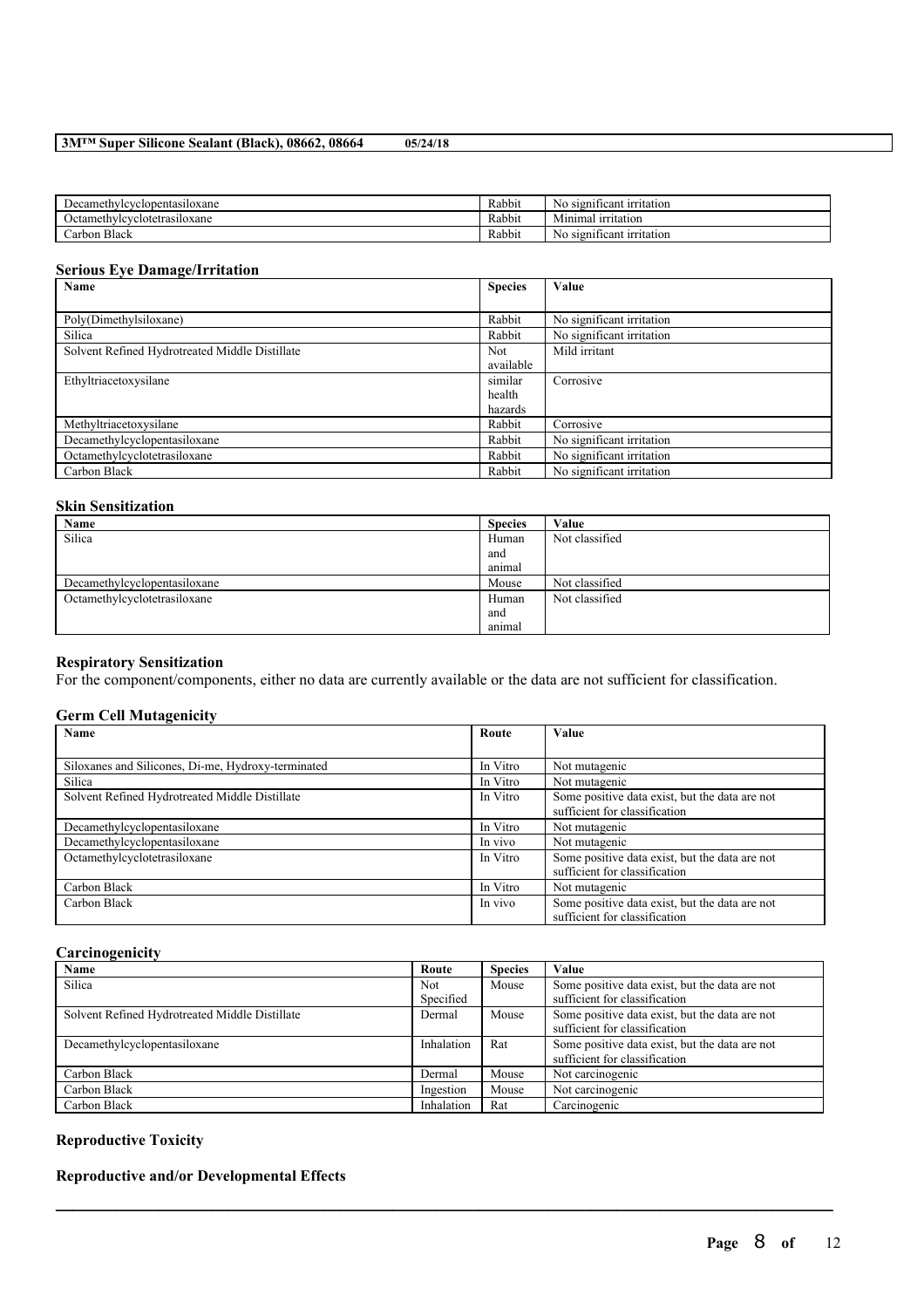| Name                         | Route      | <b>Value</b>                           | <b>Species</b> | <b>Test Result</b>              | <b>Exposure</b><br><b>Duration</b> |
|------------------------------|------------|----------------------------------------|----------------|---------------------------------|------------------------------------|
| Silica                       | Ingestion  | Not classified for female reproduction | Rat            | <b>NOAEL 509</b><br>mg/kg/day   | generation                         |
| Silica                       | Ingestion  | Not classified for male reproduction   | Rat            | <b>NOAEL 497</b><br>mg/kg/day   | generation                         |
| Silica                       | Ingestion  | Not classified for development         | Rat            | <b>NOAEL 1.350</b><br>mg/kg/day | during<br>organogenesi<br>S        |
| Decamethylcyclopentasiloxane | Inhalation | Not classified for female reproduction | Rat            | <b>NOAEL 2.43</b><br>mg/l       | 2 generation                       |
| Decamethylcyclopentasiloxane | Inhalation | Not classified for male reproduction   | Rat            | <b>NOAEL 2.43</b><br>mg/l       | 2 generation                       |
| Decamethylcyclopentasiloxane | Inhalation | Not classified for development         | Rat            | <b>NOAEL 2.43</b><br>mg/l       | 2 generation                       |
| Octamethylcyclotetrasiloxane | Inhalation | Not classified for male reproduction   | Rat            | <b>NOAEL 8.5</b><br>mg/l        | 2 generation                       |
| Octamethylcyclotetrasiloxane | Ingestion  | Toxic to female reproduction           | Rabbit         | NOAEL 50<br>mg/kg/day           | during<br>organogenesi             |
| Octamethylcyclotetrasiloxane | Inhalation | Toxic to female reproduction           | Rat            | NOAEL <sub>3.6</sub><br>mg/l    | 2 generation                       |

## **Target Organ(s)**

## **Specific Target Organ Toxicity - single exposure**

| <b>Name</b>                                                        | Route      | Target Organ(s)                                                  | Value                                                                              | <b>Species</b>               | <b>Test Result</b>            | <b>Exposure</b><br><b>Duration</b> |
|--------------------------------------------------------------------|------------|------------------------------------------------------------------|------------------------------------------------------------------------------------|------------------------------|-------------------------------|------------------------------------|
| Solvent Refined<br><b>Hydrotreated Middle</b><br><b>Distillate</b> | Inhalation | central nervous<br>system depression  <br>respiratory irritation | Some positive data exist, but the<br>data are not sufficient for<br>classification | <b>Not</b><br>available      | <b>NOAEL NA</b>               |                                    |
| Solvent Refined<br><b>Hydrotreated Middle</b><br><b>Distillate</b> | Ingestion  | central nervous<br>system depression                             | May cause drowsiness or<br>dizziness                                               | <b>Not</b><br>available      | <b>NOAEL NA</b>               |                                    |
| Ethyltriacetoxysilane                                              | Inhalation | respiratory irritation                                           | Some positive data exist, but the<br>data are not sufficient for<br>classification | similar<br>health<br>hazards | <b>NOAEL Not</b><br>available |                                    |
| Methyltriacetoxysilane                                             | Inhalation | respiratory irritation                                           | Some positive data exist, but the<br>data are not sufficient for<br>classification | similar<br>health<br>hazards | <b>NOAEL Not</b><br>available |                                    |

## **Specific Target Organ Toxicity - repeated exposure**

| Name                             | Route      | <b>Target Organ(s)</b>                                                                                           | Value          | <b>Species</b> | <b>Test Result</b>                 | <b>Exposure</b><br><b>Duration</b> |
|----------------------------------|------------|------------------------------------------------------------------------------------------------------------------|----------------|----------------|------------------------------------|------------------------------------|
| Silica                           | Inhalation | respiratory system  <br>silicosis                                                                                | Not classified | Human          | <b>NOAEL Not</b><br>available      | occupational<br>exposure           |
| Decamethylcyclopentasilo<br>xane | Dermal     | hematopoietic<br>system   eyes                                                                                   | Not classified | Rat            | <b>NOAEL</b><br>1,600<br>mg/kg/day | 28 days                            |
| Decamethylcyclopentasilo<br>xane | Inhalation | hematopoietic<br>system   respiratory<br>system   liver   eyes  <br>kidney and/or<br>bladder                     | Not classified | Rat            | <b>NOAEL 2.42</b><br>mg/l          | 2 years                            |
| Decamethylcyclopentasilo<br>xane | Ingestion  | $liver$ immune<br>system   respiratory<br>system   heart  <br>hematopoietic<br>system   kidney<br>and/or bladder | Not classified | Rat            | <b>NOAEL</b><br>1,000<br>mg/kg/day | 90 days                            |
| Octamethylcyclotetrasiloxa<br>ne | Dermal     | hematopoietic<br>system                                                                                          | Not classified | Rabbit         | <b>NOAEL 960</b><br>mg/kg/day      | 3 weeks                            |
| Octamethylcyclotetrasiloxa<br>ne | Inhalation | liver                                                                                                            | Not classified | Rat            | <b>NOAEL 8.5</b><br>mg/l           | 13 weeks                           |
| Octamethylcyclotetrasiloxa<br>ne | Inhalation | endocrine system  <br>immune system                                                                              | Not classified | Rat            | <b>NOAEL 8.5</b><br>mg/l           | 2 generation                       |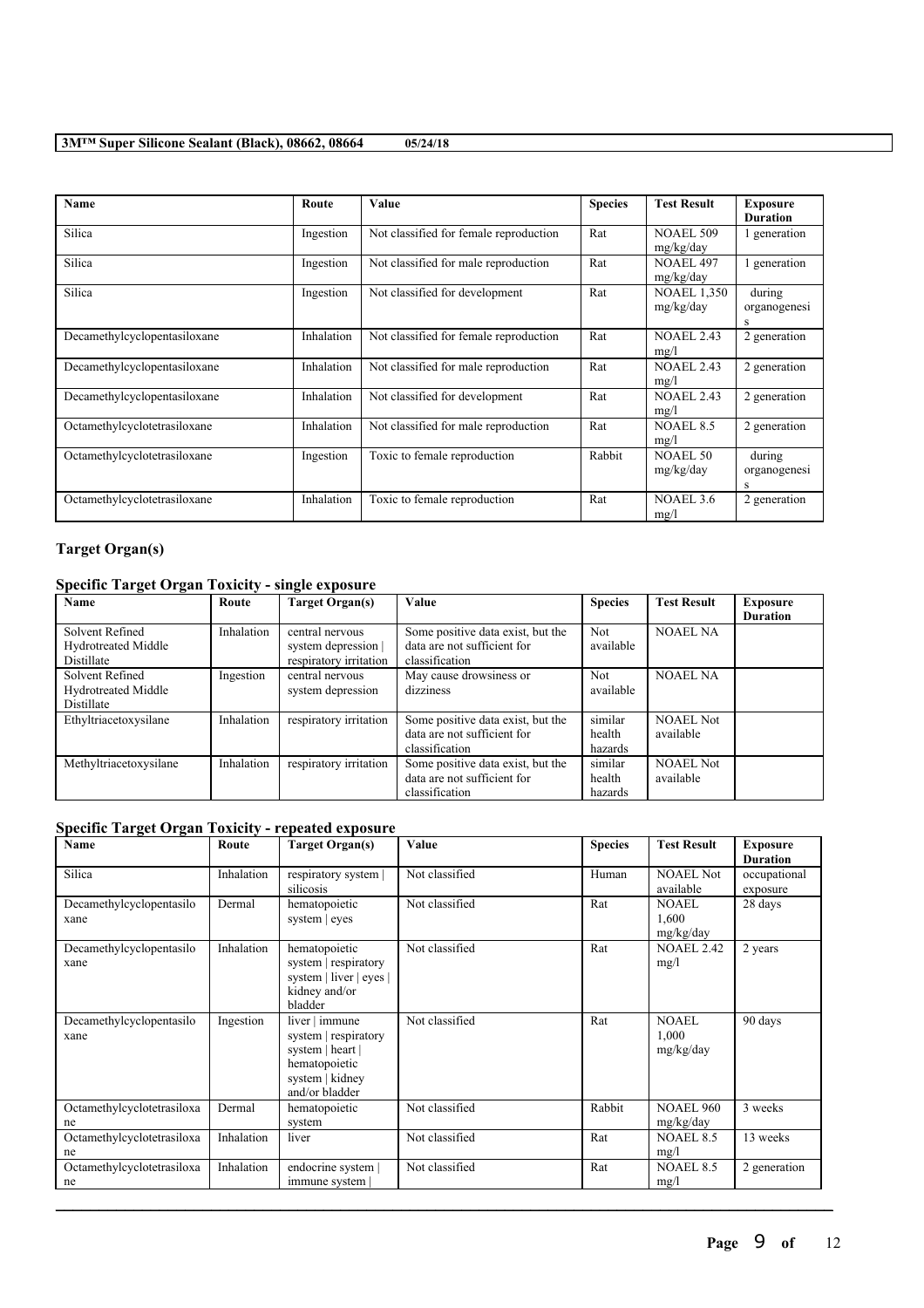|                                  |            | kidney and/or<br>bladder |                |       |                                    |                          |
|----------------------------------|------------|--------------------------|----------------|-------|------------------------------------|--------------------------|
| Octamethylcyclotetrasiloxa<br>ne | Inhalation | hematopoietic<br>system  | Not classified | Rat   | NOAEL 8.5<br>mg/l                  | 13 weeks                 |
| Octamethylcyclotetrasiloxa<br>ne | Ingestion  | liver                    | Not classified | Rat   | <b>NOAEL</b><br>1,600<br>mg/kg/day | 2 weeks                  |
| Carbon Black                     | Inhalation | pneumoconiosis           | Not classified | Human | <b>NOAEL Not</b><br>available      | occupational<br>exposure |

### **Aspiration Hazard**

| $\mathbf{r}$<br>Name                                                                                    | 'alue                         |
|---------------------------------------------------------------------------------------------------------|-------------------------------|
| <b>Service</b> Contract of<br>$\cdots$<br>Distillate<br>Middle<br>reate<br>'ineo<br>Hvdrofi<br>ำ≏m<br>◡ | Aspiration<br>フロド<br>- Hazaru |

Please contact the address or phone number listed on the first page of the SDS for additional toxicological information **on this material and/or its components.**

# **SECTION 12: Ecological information**

### **Ecotoxicological information**

Please contact the address or phone number listed on the first page of the SDS for additional ecotoxicological information on this material and/or its components.

### **Chemical fate information**

Please contact the address or phone number listed on the first page of the SDS for additional chemical fate information on this material and/or its components.

# **SECTION 13: Disposal considerations**

### **13.1. Disposal methods**

Dispose of contents/ container in accordance with the local/regional/national/international regulations.

Dispose of waste product in a permitted industrial waste facility. As a disposal alternative, incinerate in a permitted waste incineration facility. Proper destruction may require the use of additional fuel during incineration processes. Empty drums/barrels/containers used for transporting and handling hazardous chemicals (chemical substances/mixtures/preparations classified as Hazardous as per applicable regulations) shall be considered, stored, treated  $\&$  disposed of as hazardous wastes unless otherwise defined by applicable waste regulations. Consult with the respective regulating authorities to determine the available treatment and disposal facilities.

 $\mathcal{L}_\mathcal{L} = \mathcal{L}_\mathcal{L} = \mathcal{L}_\mathcal{L} = \mathcal{L}_\mathcal{L} = \mathcal{L}_\mathcal{L} = \mathcal{L}_\mathcal{L} = \mathcal{L}_\mathcal{L} = \mathcal{L}_\mathcal{L} = \mathcal{L}_\mathcal{L} = \mathcal{L}_\mathcal{L} = \mathcal{L}_\mathcal{L} = \mathcal{L}_\mathcal{L} = \mathcal{L}_\mathcal{L} = \mathcal{L}_\mathcal{L} = \mathcal{L}_\mathcal{L} = \mathcal{L}_\mathcal{L} = \mathcal{L}_\mathcal{L}$ 

# **SECTION 14: Transport Information**

For Transport Information, please visit http://3M.com/Transportinfo or call 1-800-364-3577 or 651-737-6501.

# **SECTION 15: Regulatory information**

### **15.1. US Federal Regulations**

Contact 3M for more information.

## **EPCRA 311/312 Hazard Classifications:**

**Physical Hazards**

Not applicable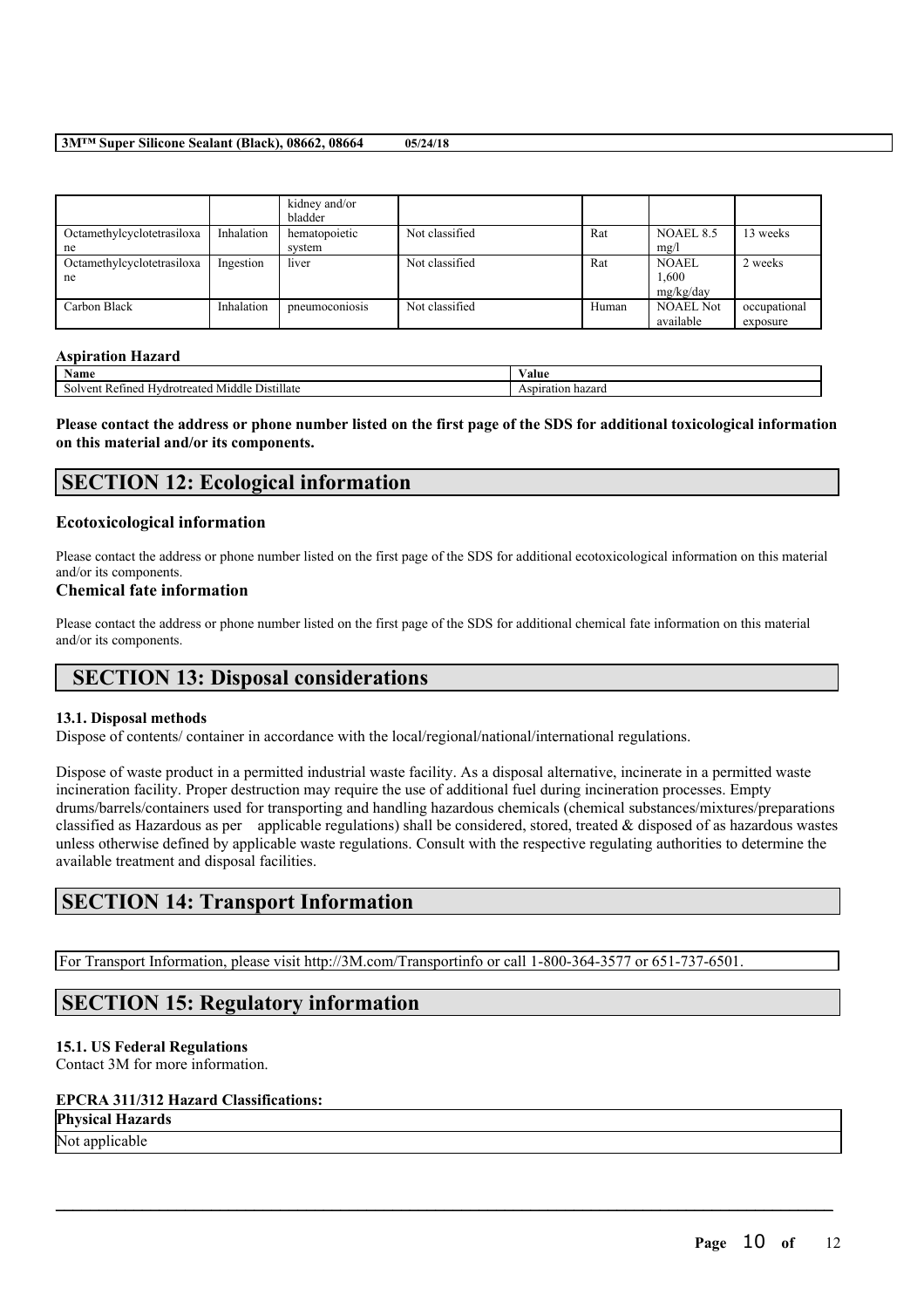| <b>Health Hazards</b>                |
|--------------------------------------|
| Carcinogenicity                      |
| Reproductive toxicity                |
| Serious eye damage or eye irritation |
| Skin Corrosion or Irritation         |

### **This material contains a chemical which requires export notification under TSCA Section 12[b]:**

| Ingredient (Category if applicable)<br>Octamethylcyclotetrasiloxane | C.A.S. No<br>556-67-2 | Regulation<br>Toxic Substances Control Act (TSCA) 4<br><b>Test Rule Chemicals</b> | Status<br>Applicable |
|---------------------------------------------------------------------|-----------------------|-----------------------------------------------------------------------------------|----------------------|
|                                                                     |                       |                                                                                   |                      |

#### **15.2. State Regulations**

Contact 3M for more information.

### **California Proposition 65**

| Ingredient   | <b>C.A.S. No.</b> | Listing    |
|--------------|-------------------|------------|
| Carbon Black | 1333-86-4         | Carcinogen |

### **15.3. Chemical Inventories**

The components of this product are in compliance with the chemical notification requirements of TSCA. All required components of this product are listed on the active portion of the TSCA Inventory.

Contact 3M for more information.

### **15.4. International Regulations**

Contact 3M for more information.

**This SDS has been prepared to meet the U.S. OSHA Hazard Communication Standard, 29 CFR 1910.1200.**

# **SECTION 16: Other information**

### **NFPA Hazard Classification**

**Health:** 2 **Flammability:** 1 **Instability:** 0 **Special Hazards:** None

National Fire Protection Association (NFPA) hazard ratings are designed for use by emergency response personnel to address the hazards that are presented by short-term, acute exposure to a material under conditions of fire, spill, or similar emergencies. Hazard ratings are primarily based on the inherent physical and toxic properties of the material but also include the toxic properties of combustion or decomposition products that are known to be generated in significant quantities.

**HMIS Hazard Classification Health:** 2 **Flammability:** 1 **Physical Hazard:** 0 **Personal Protection:** X - See PPE section.

Hazardous Material Identification System (HMIS® IV) hazard ratings are designed to inform employees of chemical hazards in the workplace. These ratings are based on the inherent properties of the material under expected conditions of normal use and are not intended for use in emergency situations. HMIS® IV ratings are to be used with a fully implemented HMIS® IV program. HMIS® is a registered mark of the American Coatings Association (ACA).

| <b>Document Group:</b> | 31-7612-0 | <b>Version Number:</b>  | 2.01     |
|------------------------|-----------|-------------------------|----------|
| <b>Issue Date:</b>     | 05/24/18  | <b>Supercedes Date:</b> | 04/29/14 |